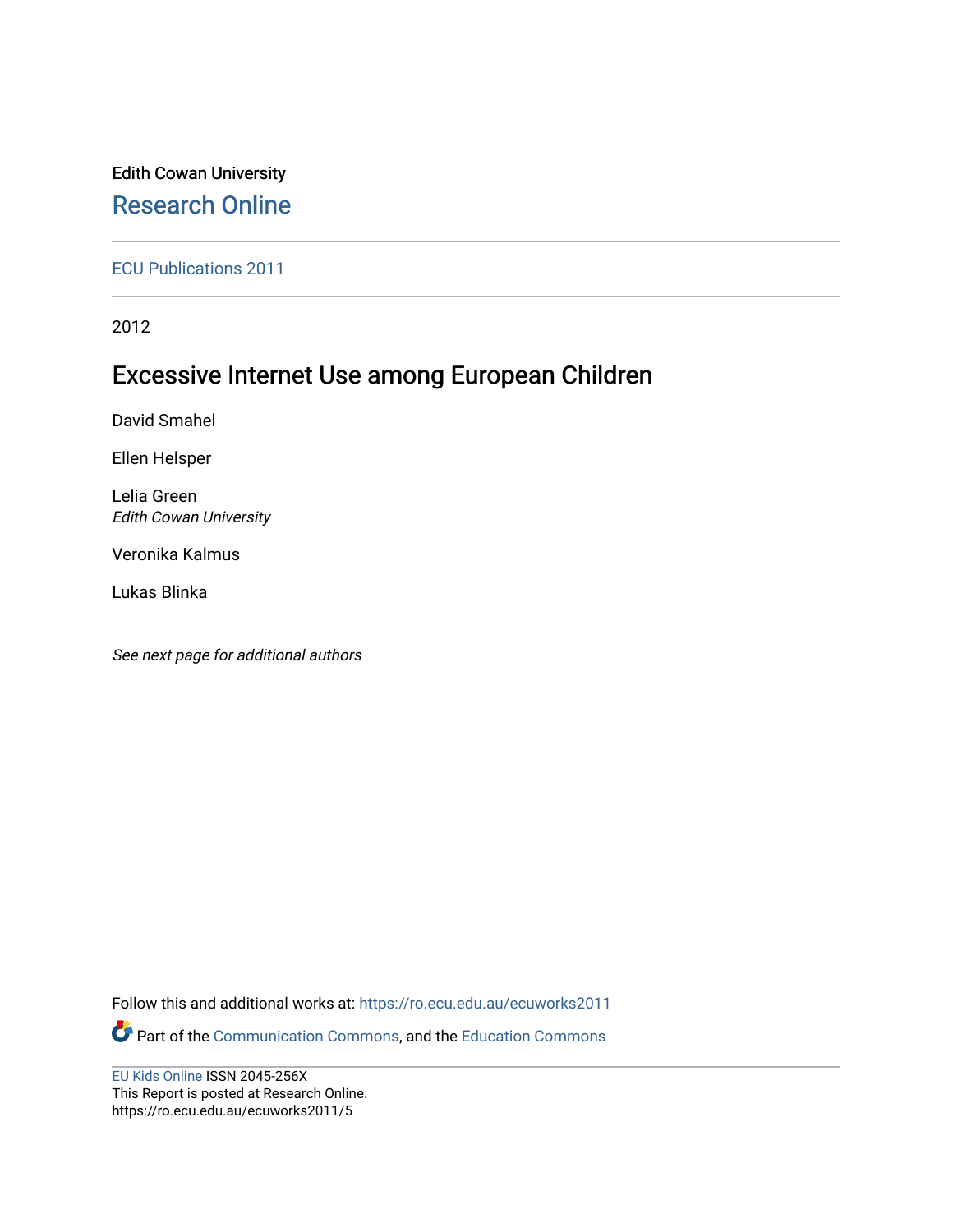### Authors

David Smahel, Ellen Helsper, Lelia Green, Veronika Kalmus, Lukas Blinka, and Kjartan Olafsson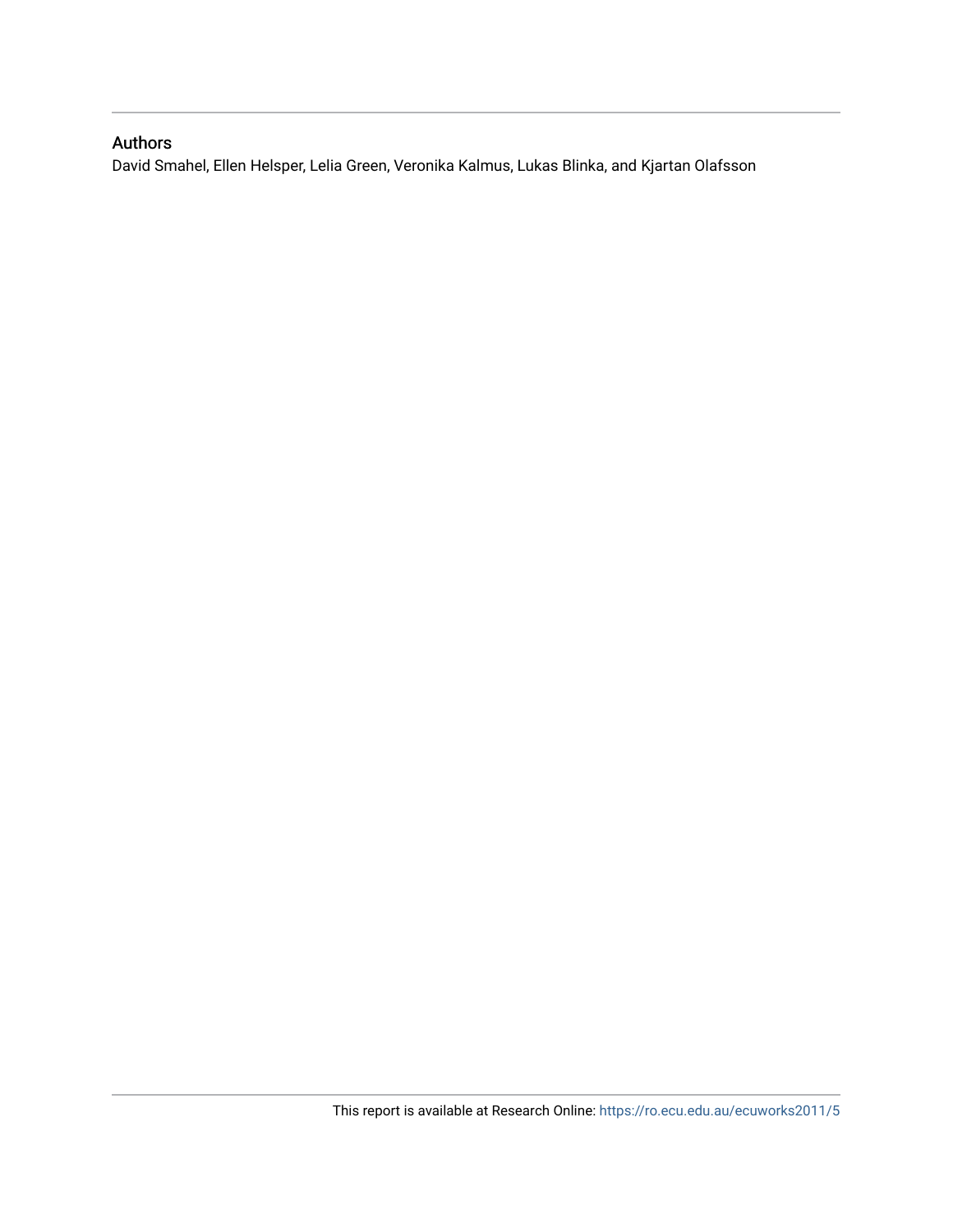

**ISSN 2045-256X**

### **Excessive Internet Use among European Children**

**David Smahel, Ellen Helsper, Lelia Green, Veronika Kalmus, Lukas Blinka and Kjartan Ólafsson**

### **Summary**

This report presents new findings and further analysis of the EU Kids Online 25-country survey regarding excessive use of the internet by children. It shows that while a number of children (29%) experienced one or more of the five components associated with excessive internet use, very few (1%) can be said to show pathological levels of use.

### **Time is not necessarily a problem**

Spending a lot of time online is not necessarily a sign of a child having problems related to internet use. The term 'excessive use' was chosen to indicate a pattern of use that is repetitive, compulsive and uncontrolled. The results suggest that those children who are most vulnerable to excessive internet use and its negative consequences are those who are older, with emotional problems and high levels of sensation-seeking. To prevent excessive internet use, it is recommended that parents be actively involved in their child's online activities through support and discussion, especially, but not only, when a child has been bothered by something online.

### **European differences**

The percentage of children who responded positively to at least one of the items related to excessive internet use ranged from 17% in Italy to 49% in Estonia. This was mostly 'surfing the internet when not really interested' and responding positively to this item does not mean that children are at risk. The highest level of pathological use was found in Cyprus where 5% of children experienced all five components of excessive internet use.

### **Children most at risk**

The results suggest that those children who are most vulnerable to excessive internet use and its negative consequences are those who are older, have emotional problems and exhibit high levels of sensation-seeking. Spending more time online might lead children who are already psychologically vulnerable to reach pathological levels of excessive use.

### **Introduction**

The internet has become an integral part of children and young people's lives. The increased time spent online is prompting questions about whether they are in control of their internet usage. Concerns have been expressed that too much time on the internet can negatively influence several aspects of young people's lives, perhaps leading to: declining school results or even dropping out of school; increased family tension; abandoned hobbies; psychological problems such as depression, anxiety or low self-esteem; and physical health problems due to sleep deprivation and lack of physical activity (Young & Abreu, 2011). Nevertheless, it is not at all clear whether excessive internet use is the cause of these problems – it could be a symptom or a consequence of these or other underlying troubles. The case of 11-year-old Martin, a keen fan of the massive multiplayer online role-playing game *World of Warcraft*, illustrates the complexity of the relationships between intense use of the internet and young people's everyday lives (Wood, 2008, p. 173):

> Martin was an only child who did not have many friends, at least not in the 'real' world but he enjoyed the various adventures that he was involved in with his gaming friends. He admitted that he did play as much as he could and was happiest when he was playing. However, Martin confided that he was being bullied at school and hated going there. His game playing was his way of coping with the experience, and it allowed him to socialise without going outside and possibly being bullied again. He had not told anyone else about the bullying. Martin was distraught, not only was he getting bullied, his only escape from the reality of his existence was being threatened. If Martin could not play online with his friends he felt that he would have nothing enjoyable left in his life.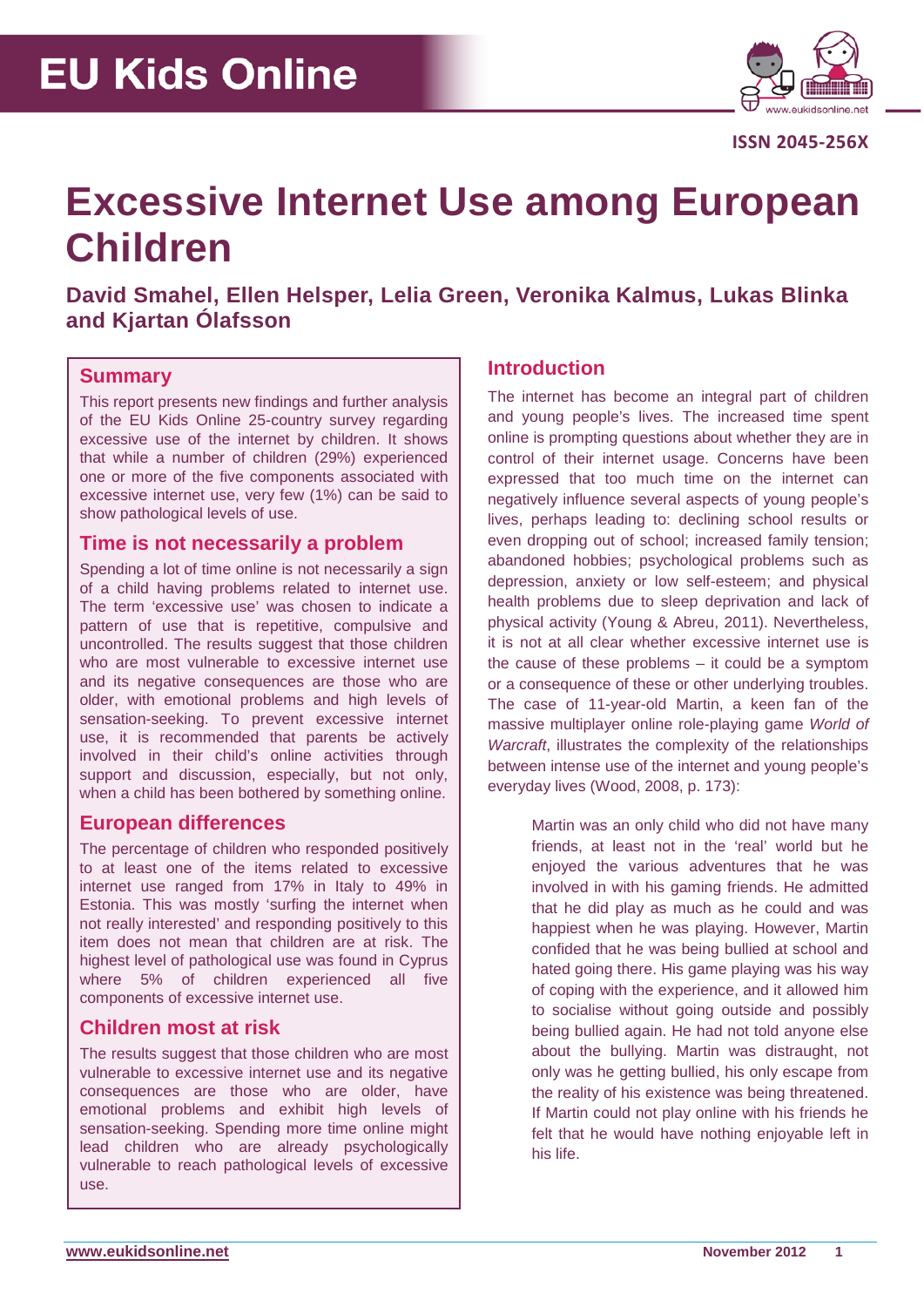

#### **What is excessive internet use?**

It is not always the time spent online that makes internet use problematic and 'excessive', but the impact of internet use on what might be called a 'balanced life'. In this respect, the fear around excessive internet use echoes similar fears that followed on from the introduction of radio, television, computers and mobile phones. When negative outcomes first became associated with repetitive, compulsive and uncontrolled use of online technology, they led to the term 'internet addiction'. This label was, and remains, controversial, and different researchers use different terms to describe this situation, such as internet addiction, pathological internet use, problematic internet use and compulsive internet use. In this report we use the term 'excessive internet use' to steer us away from discussing in medical and disease terms behaviour that may cause concern among parents and policy makers. However, as will become clearer below, the notion of excessive internet use entails more than the amount of use.

Although there is agreement about how to describe the symptoms of excessive internet use, researchers do not agree about the extent to which it can be considered an addiction and thus, a pathology. Widyanto and Griffiths (2006) maintain that it is important to make a distinction between blaming technology for causing the problem and understanding technology as revealing problems with origins elsewhere. Excessive internet use is not acknowledged as an official disorder and is not included in diagnostic manuals such as the American Psychiatric Association *Diagnostic and statistical manual IV* (DSM IV) (Block, 2008). Excessive internet use is therefore not an official 'illness', but we can see it as highlighting problems around children's ability to control their online activities and, in particular, the negative consequences that can result from their lack of control.

### **Prevalence of excessive internet use among European children**

While there are no hard and fast rules as to how much internet use is too much, 'excessive' internet use is about more than simply the amount of time spent online. The scientific community uses several different scales to indicate in more detail the different dimensions that can become a cause for concern. Mark Griffiths proposed six basic components of addictive behaviour on the internet: salience (how much thoughts of the internet dominate a person's life). mood change (subjective experiences influenced by pursued activity), tolerance (people need to spend more time on the internet to get the same effect), withdrawal symptoms (negative feelings and emotions, which follow the termination of activity), interpersonal conflict (mostly with those in close social relationships) or intrapersonal conflict (occurring solely in the individual's own mind), and relapse (where they try to reduce the amount of internet use and fail) (see Griffiths, 2000, for more details). His list of six items refers not so much to the amount of internet use as to the (negative) consequences of this use, and the way it makes people feel. The EU Kids Online survey used questions that were intended to measure these dimensions.

#### **Figure 1: Excessive internet use among European children (%)**



■% Very often ■% Fairly often ■% Not very often ■% Never/almost never



Base: All children aged 11-16, *n* = 19,834.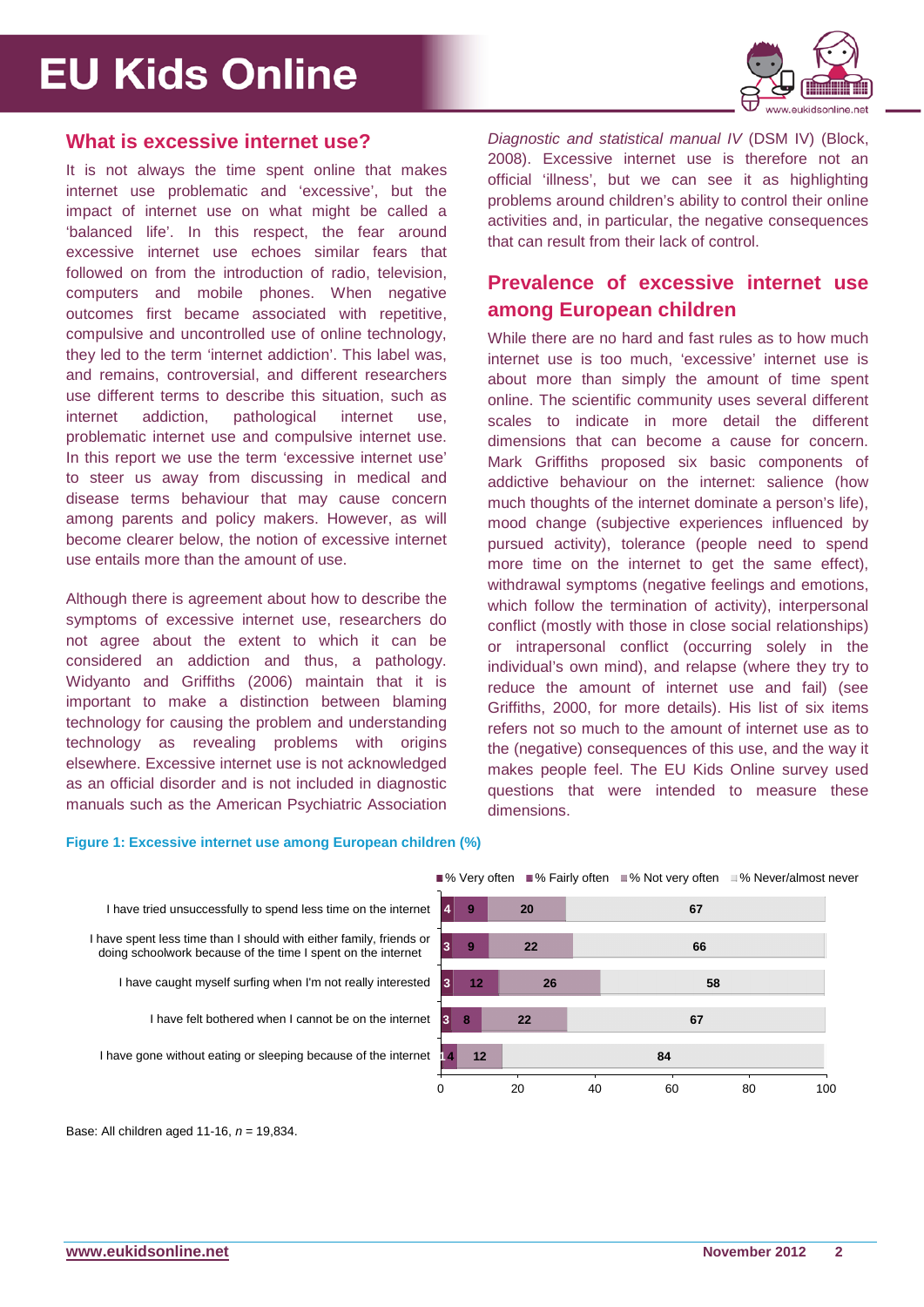

EU Kids Online asked children aged 11–16 how often they had experienced the following five components of excessive internet use: 'I have gone without eating or sleeping because of the internet' (salience), 'I have felt bothered when I cannot be on the internet' (withdrawal), 'I have caught myself surfing when I am not really interested' (tolerance), 'I have spent less time than I should with either family, friends or doing schoolwork because of the time I spent on the internet' (conflict), and 'I have tried unsuccessfully to spend less time on the internet' (relapse). Griffiths suggests that an individual is 'addicted', and hence a more significant problem exists, only if all components are present. Figure 1 shows frequencies of the answers of European children aged 11–16 for these five components.

#### **Figure 2: Number of excessive use indicators out of five among European children, by gender, age and parent education**



Base: All children aged 11-16, *N* = 19,834.

Note: Percentages are those who indicated experiencing the relevant behaviours 'very often' or 'fairly often'.

As Figure 1 shows, children were most likely to report that they caught themselves surfing when they were not really interested – 42% experienced this at some time. Children were least likely to say that they had gone without eating or sleeping because of the internet – 17% experienced this. In the analyses that follow we consider those children who said they did something

'fairly' or 'very often' as showing behaviour that might be a cause for concern. However, the answer 'not very often' is not considered as an indicator of excessive internet use. The EU Kids Online data suggests that the percentage of European children who experienced five out of the five items of excessive internet use (who answered 'very' or 'fairly often' to all questions) was low – only 1% (see Figure 2). We can still learn some things from children who experienced one or more behaviours associated with excessive internet use. Interestingly, among these children, there were significant differences between boys and girls, between young people from different age groups and between children from households where parents had different educational backgrounds.

There were only small differences between households with different levels of education. Thirty-one per cent of children of parents with tertiary (university and further) education and 29% of those with up to secondary education indicated at least one of the excessive use experiences. Younger children were less likely to use the internet excessively. At age 11 only 22% indicated one or more experiences of excessive use occurring 'very' or 'fairly often', while at age 16 this rose to 37%. This increasing incidence reflects a complex range of influences and opportunities, such as older children being more likely to have a computer in their bedroom, and being more likely to use the internet to connect with their friends outside school hours. Gender differences were very small.

### **European differences**

Not only were there differences between children from different socio-demographic backgrounds, as shown in Figure 2, there were also differences between the different European countries involved in the EU Kids Online study.

Figure 3 shows that Estonia was where children were most likely to indicate that they had experienced at least one aspect of excessive use. Nevertheless it was in Cyprus that children were more likely to have experienced all five of the indicators measured (5% of children said they had experienced five out of five excessive use indicators). Italy was the country in which children were least likely to indicate any experiences related to excessive use.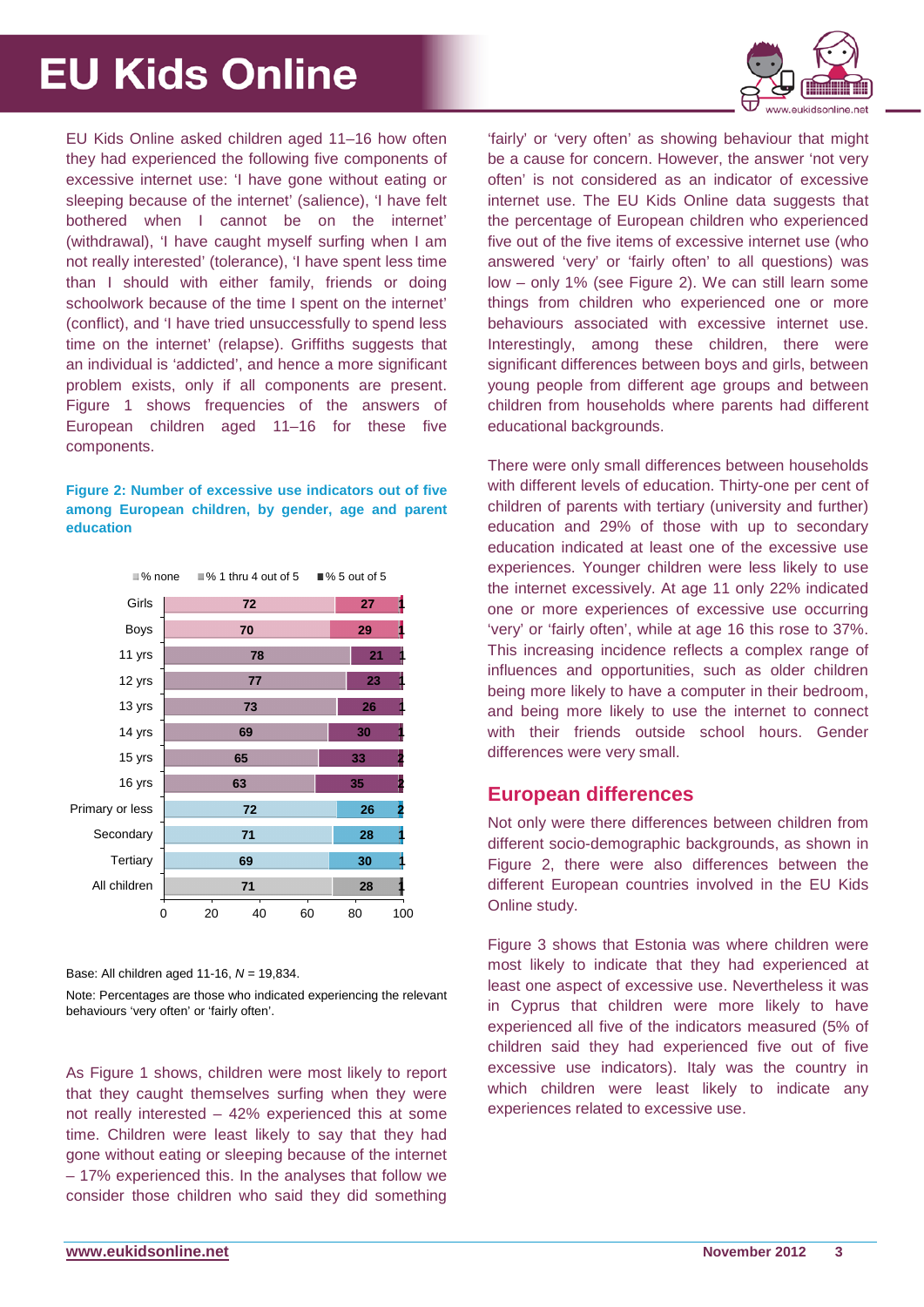

#### **Figure 3: Number of present excessive use indicators out of five for European countries**



Base: All children aged 11-16, *n* = 19,834.

National differences are likely to reflect a complex range of factors. These include, for example, parents' level of education, the variability of widespread internet access, the amount of attractive online materials in the children's mother tongue, children's access to the internet including their access to online mobile devices and different cultural norms regarding the amount of time children should use media and technology.

The EU Kids Online data show that the most frequently mentioned factor relating to excessive internet use was a child catching him- or herself surfing when they were not really interested. Between 8% of respondents in Hungary and 31% in Spain said they had done this 'very' or 'fairly often'. It is worth noting here that this is not a problem behaviour in most contexts – a child may use the internet to 'fill in time', rather than, for example, watching television. Bulgaria, Romania and the UK were the three countries where another component of excessive internet use got significantly more mention than surfing behaviour. In Bulgaria the most frequently mentioned issue was children who 'very' or 'fairly often' felt bothered when they could not be online (31%). In Romania the challenge was unsuccessfully trying to spend less time online (18%), and in the UK it was spending less time with friends, family or schoolwork because of time spent online (27%).

The country-level data indicate the impact of social and cultural variation on patterns of use, especially regarding how important the internet was within the overall context of the child's interpersonal and leisure activities. This adds complexity to the analysis of results. Some countries that had the highest rates of one or more indicators of excessive internet use were also those where the levels of use were harder to explain using the model presented in the next section.

### **Explaining excessive internet use**

The relatively rare occurrence of all five components of excessive internet use, as measured by negative consequences, indicates that the behaviour might be less prevalent than people fear. However, general tables do not really help us to understand which children are most likely to be at risk of excessive internet use. In fact, research shows that excessive use in children is commonly found alongside other problematic online and offline behaviour, such as psychological and emotional difficulties, drinking alcohol and substance abuse. This suggests that children's engagement with computers and technology should be understood within the wider context of their everyday life (Ko et al., 2006). EU Kids Online results also suggest that among European children, excessive internet use was not only associated with risky offline activities, but also with a variety of risky online activities: bullying others online, meeting new online contacts offline and sending sexual messages online (Smahel & Blinka, 2012). We therefore argue that it is only possible to understand the origins of a child's excessive internet use by locating a child's online behaviour within that child's broader social and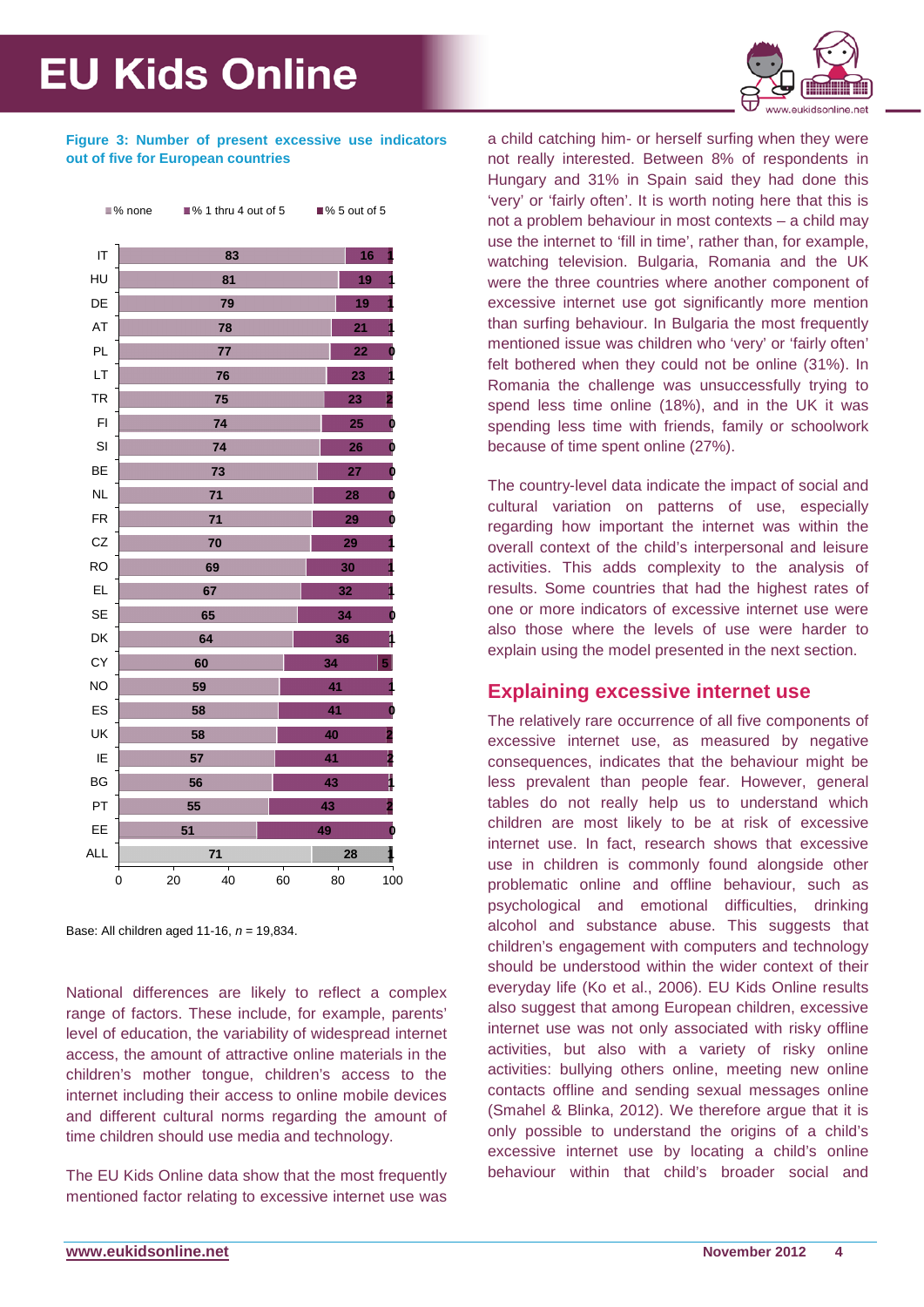

psychological context, and with reference to how the young person uses the internet in general.

In the next section we briefly discuss two key theories that aim to explain excessive use. The first is the psychological theory of 'needs compensation', and the second theory relates to 'digital inclusion'.

Psychological approaches suggest that people use the internet excessively to compensate for social or psychological difficulties, and deficits in personal wellbeing in terms of their everyday offline life. Studies have linked sensation-seeking (a tendency to pursue excitement and sensory pleasure), loneliness and emotional problems (such as depression and low selfconfidence) to excessive internet use (Mehroof & Griffiths, 2010). According to this theory, children who are psychologically vulnerable are more likely to be at risk of excessive internet use since they are trying to compensate for a problem in their offline lives. One major qualification here is that there is little agreement about whether these psychological characteristics are a result, or a cause, of excessive internet use, as illustrated by the earlier anecdote of Martin. We can expect that where a child already experiences social and psychological difficulties, this increases the risk of that child becoming involved in excessive internet use. It is also worth noting, as with Martin, that the child may not see their internet use as a problem but as a positive, coping response to other social, emotional and psychological challenges in the child's life. On the other hand, emotional and psychological problems can increase when a child experiences excessive internet use.

The theory of digital inclusion begins with the argument that extensive use of the internet is a positive thing. Researchers in this area point out that people who have many resources offline are more capable of taking advantages of the benefits that the internet brings, and can therefore use the technology more expertly, broadly and frequently (Helsper, 2012). For example, children from households with higher educational levels tend to have better access to technologies, are more digitally literate and therefore use the internet more intensively. But these children, despite being socio-economically less vulnerable and getting more benefits from internet use, also encounter more risks (and are therefore more likely to face negative outcomes) in their internet use because they use the technology more. Researchers working in this field of inclusion do not often consider the negative aspects of extensive use, nor do they discuss when

extensive use might become excessive in that it leads to negative consequences.

From the above two frameworks it is clear that a delicate balancing act is required. It would be foolish to ignore the positive aspects of internet use while trying to prevent the internet from having negative consequences on a child's life. It is important to understand which types of socio-economic, emotional and psychological vulnerability, in which combination, are most likely to lead to negative outcomes from internet use.

We used the model presented in Figure 4 to guide our thinking. It recognises the importance of the 'psychological needs' compensation framework but also takes into account the relevance of socioeconomic characteristics such as education and quality of access to the internet by relating socio-demographic characteristics and psychological characteristics to internet use, and to excessive internet use.





The model can be studied through a statistical technique called 'path analysis'. This identifies different aspects of children's lives as separate variables. The relationships between variables can be tested in an indirect way (that is, answering the question 'How do age, gender and education influence psychological characteristics such as sensation-seeking, and how does sensation-seeking subsequently influence excessive use?') and in a direct way (for example, answering the question 'How does age influence excessive use directly, independently of the different levels of sensation-seeking within different age, gender and education groups?').

Table 1 shows how the variables used to test the model are related in direct and indirect ways to excessive internet use. The average score on the five questions is used to measure excessive use. The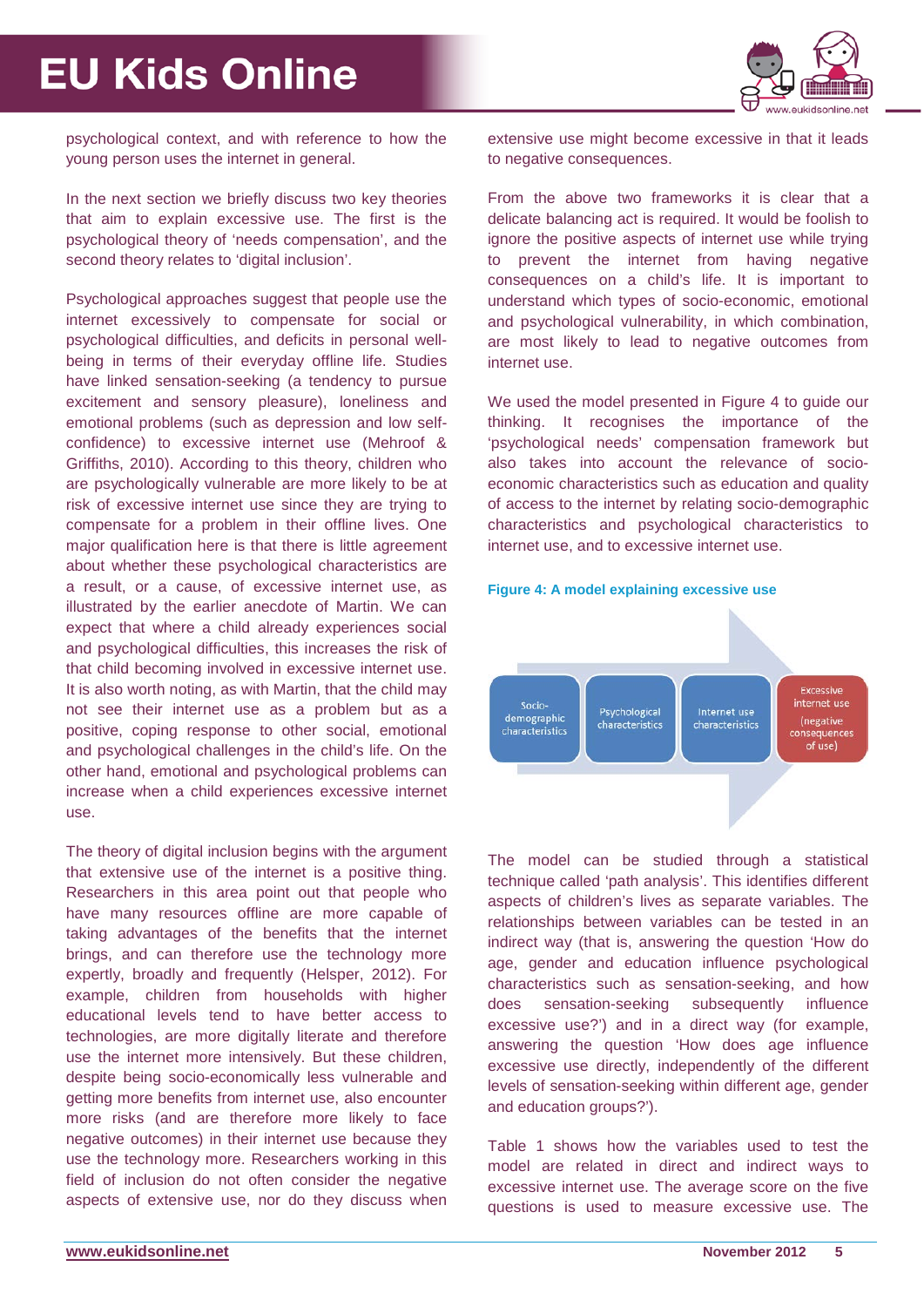

socio-demographic, psychological and internet use characteristics explain just under one quarter (22%) of the variance in excessive use. This means that the variables in the model are relatively good at predicting which children will score high on excessive internet use.

These results suggest that those children who are most vulnerable to excessive internet use and its negative consequences are those who are older, with emotional problems and with high levels of sensation-seeking. The total effects, direct and indirect combined, show that more or less self-confidence is not important but sensation-seeking and emotional problems are. Children who spent more time online and had more digital skills were also more likely to experience negative outcomes (see Sonck et al., 2011, for the importance of digital skills in relation to use). It is possible that both frameworks identified earlier have some validity, and what determines excessive use is the combination of psychological vulnerability and online abilities and opportunities.

#### **Table 1: Standardised direct and indirect relationships between socio-demographic, psychological and internet use characteristics and excessive internet use**

|                                                                  | <b>Relationship with excessive</b><br><b>use</b> |                                 |                              |
|------------------------------------------------------------------|--------------------------------------------------|---------------------------------|------------------------------|
|                                                                  | <b>Direct</b>                                    | <b>Indirect</b>                 | <b>Total</b>                 |
| Socio-demographic characteristics                                |                                                  |                                 |                              |
| - Age<br>- Education<br>- Rurality<br>- Gender (boys)            | 0.08<br>0.00<br>0.02<br>$-0.20$                  | 0.17<br>0.02<br>0.01<br>$-0.03$ | 0.25<br>0.02<br>0.04<br>0.04 |
| Psychological characteristics                                    |                                                  |                                 |                              |
| - Self-confidence<br>- Emotional problems<br>- Sensation-seeking | $-0.04$<br>0.20<br>0.14                          | 0.03<br>0.01<br>0.03            | 0.00<br>0.21<br>0.17         |
| Internet use characteristics                                     |                                                  |                                 |                              |
| - Platforms<br>- Time online<br>- Internet skills                | 0.02<br>0.22<br>0.15                             |                                 | 0.02<br>0.22<br>0.15         |
| Excessive use                                                    |                                                  |                                 | $R^2 = 0.22$                 |

Base: All children aged 11-16.

 $R<sup>2</sup>$  is the variance in excessive use explained by the other variables in the model.

Note: All relationships are significant; large effect sizes are indicated in bold.

Given that education, gender and whether someone lived in a rural area had very weak relationships to excessive use, the only socio-demographic indicator of note was that older children were more likely to show several aspects of excessive use. Nevertheless, this relationship between age and excessive use was almost entirely indirect. Older children experienced more negative outcomes because they had more opportunities to access the internet, were more likely to be sensation-seekers and scored higher on internet use-related characteristics. Boys were slightly more at risk of excessive internet use, because of their higher levels of sensation-seeking. However, when a boy had the same level of sensation-seeking as a girl, he was less likely to use the internet excessively. In fact, a complex process was at work with factors simultaneously working in different directions. Increased self-confidence can compensate for older children's increased online opportunities and sensation-seeking, decreasing their overall levels of excessive internet use. In other words, it is not necessarily age and gender per se that lead to excessive behaviour, but these variables are part of a complex pattern of related factors.

*Recommendations:* In terms of preventing excessive internet use, the EU Kids Online results suggest that protective strategies should start offline and at an early age, taking note of when children display relevant psychological characteristics such as sensationseeking and emotional problems. When these matters are addressed directly, through parents talking and communicating openly about these issues, it is more likely to mean that time spent online, and the development of digital skills, will help the child move towards a healthy use of the internet as they get older. If psychological problems are not solved early on then the time spent online and digital skills might actually lead to a higher risk of excessive use. If the child already experiences excessive internet use, which is usually demonstrated by displaying all of the behavioural components identified earlier, we recommend that parents ask for help from relevant professionals, such as clinical or educational psychologists, or school counsellors, who can help solve the problem.

It is important to note that restricting the time young people spend online is not the best way to deal with excessive internet use since it ignores the causes of this behaviour. It might also steer children away from using the internet for beneficial reasons and cause or exacerbate conflict. Instead, offline emotional problems need to be tackled as early as possible. One benefit of this is that the child will be less likely to experience negative consequences of internet use.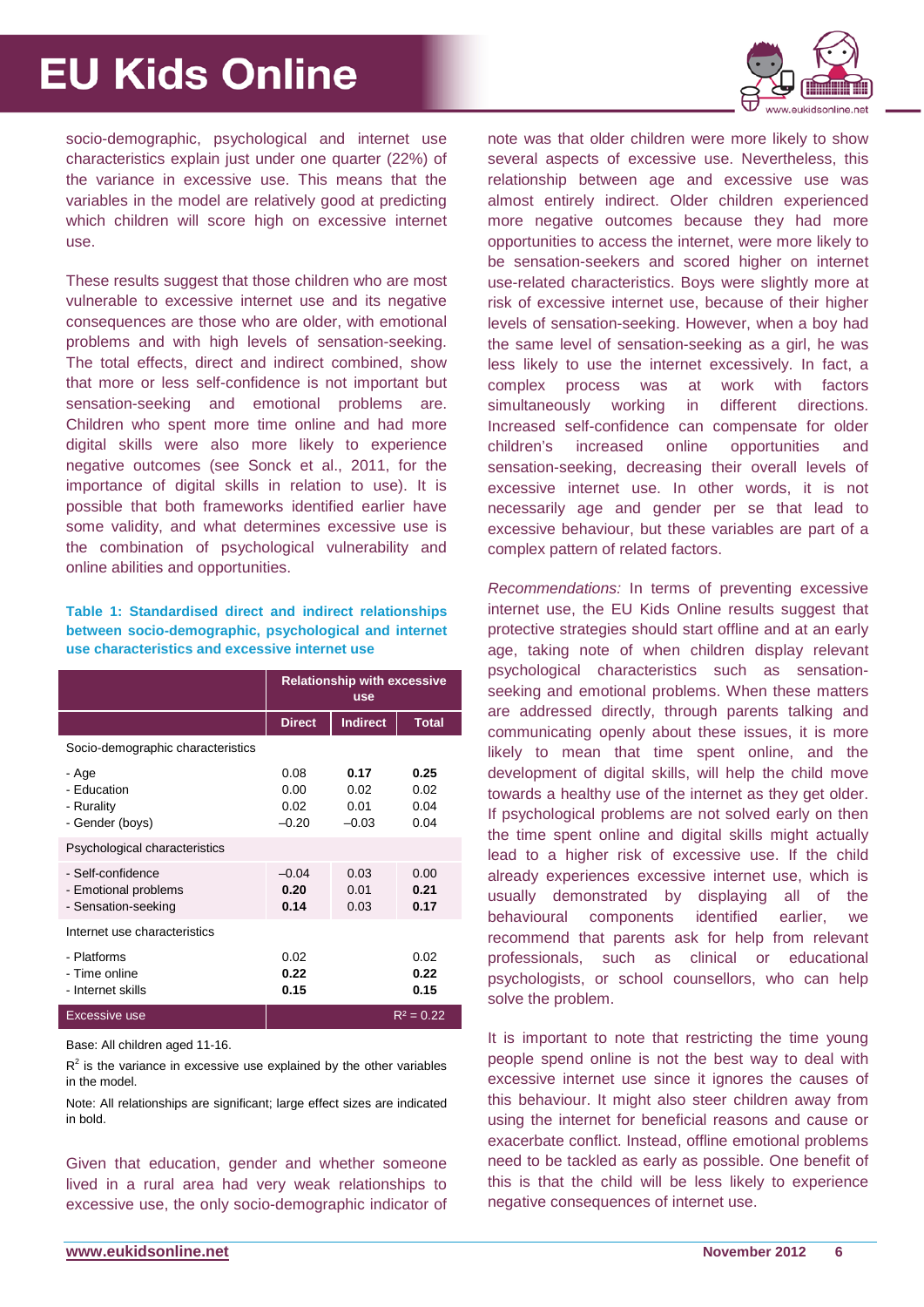

### **Can families protect children from excessive internet use?**

In this section we consider whether and how excessive internet use is correlated with different strategies parents use to support or regulate their children's online activities. The research literature proposes various parental strategies for managing their children's internet use to enhance their online safety. In this analysis we used three composite measures of parental activity: (1) active involvement in the child's internet use (for example, parents talking to their child about the internet, sharing their online activities or giving safety advice); (2) restrictions (direct rules limiting the child's use of particular applications or activities); and (3) monitoring and technical solutions (checking available records of the child's internet use and using filtering software or parental controls).

**Table 2: Variables predicting excessive internet use (linear regression models)**

|                                                                                                                                                                             | <b>Model 1</b>             | <b>Model 2</b>                       |
|-----------------------------------------------------------------------------------------------------------------------------------------------------------------------------|----------------------------|--------------------------------------|
| Parental mediation                                                                                                                                                          |                            |                                      |
| - Active involvement<br>- Restrictions<br>- Monitoring and technical solutions                                                                                              | $-0.01$<br>$-0.07$<br>0.01 | 0.00<br>$-0.01$<br>0.01              |
| Parents' internet use                                                                                                                                                       |                            |                                      |
| - Uses the internet daily                                                                                                                                                   |                            | $-0.06$                              |
| Demographics                                                                                                                                                                |                            |                                      |
| - Girls (compared with boys)<br>- Age                                                                                                                                       |                            | $-0.01$<br>0.02                      |
| Child's internet use                                                                                                                                                        |                            |                                      |
| - Age of first internet use<br>- Time spent online (hours)<br>- Scope of online activities<br>- Digital skills<br>- Child has been bothered by something<br>on the internet |                            | 0.00<br>0.11<br>0.02<br>0.01<br>0.30 |
| Interaction between bothered and                                                                                                                                            |                            |                                      |
| - Active involvement<br>- Restrictions<br>- Monitoring and technical solutions                                                                                              |                            | $-0.02$<br>0.00<br>0.01              |
| $R^2$                                                                                                                                                                       | 0.03                       | 0.17                                 |

Base: All children aged 11-16.

 $R<sup>2</sup>$  is the total amount of variance explained by the predictor variables in the model.

Note: Significant relationships at p <0.05 are indicated in bold.

Table 2 shows that restrictive mediation is associated with lower excessive use among adolescents. The effect of this type of mediation, however, is reduced

significantly when other factors are taken into consideration (Model 2). Moreover, parental monitoring and technical solutions do not correlate strongly with preventing excessive use. Thus, the kinds of parental strategies that broadly correspond to an intrusive parenting style are not very effective in preventing adolescents' excessive internet use, but they can restrict the child's confidence and competence online and may also reduce the development of internet skills and competencies.

Active parental involvement in children's internet use is weakly correlated with lower excessive use. Higher excessive use goes hand in hand with a higher probability of being bothered or upset by something on the internet. Interestingly, however, where children have already been bothered or upset by something online, active parental involvement is associated with lower levels of excessive use (see Kalmus, Blinka & Ólafsson, under review). This type of parental mediation indicates a supportive and healthy family, which may have a positive impact on the psychosocial and personality development of adolescents, even if they have experienced something negative online.

Altogether, the three types of parental mediation have very low explanatory power, indicating that parental mediation has a modest effect on children's excessive internet use. Still, when the child has been bothered on the internet, the role of active parental mediation becomes more important.

*Recommendations:* We recommend that parents become actively involved in their child's online activities through support and discussion, especially, but not only, when a child has been bothered by something online. This also promotes a positive and warm atmosphere in the family, and reinforces the intended effect of parental mediation of internet use. We also suggest that policy initiatives support parents in developing active strategies to empower their children's online activities by enhancing their opportunities and digital literacy and safety skills. This can contribute to a reduction in problematic uses of the internet while increasing children's resilience to harmful online experiences. Awareness-raising campaigns and optional training courses for parents would help them be more effective, especially where parental mediation of children's internet use is discussed in the context of general parenting styles.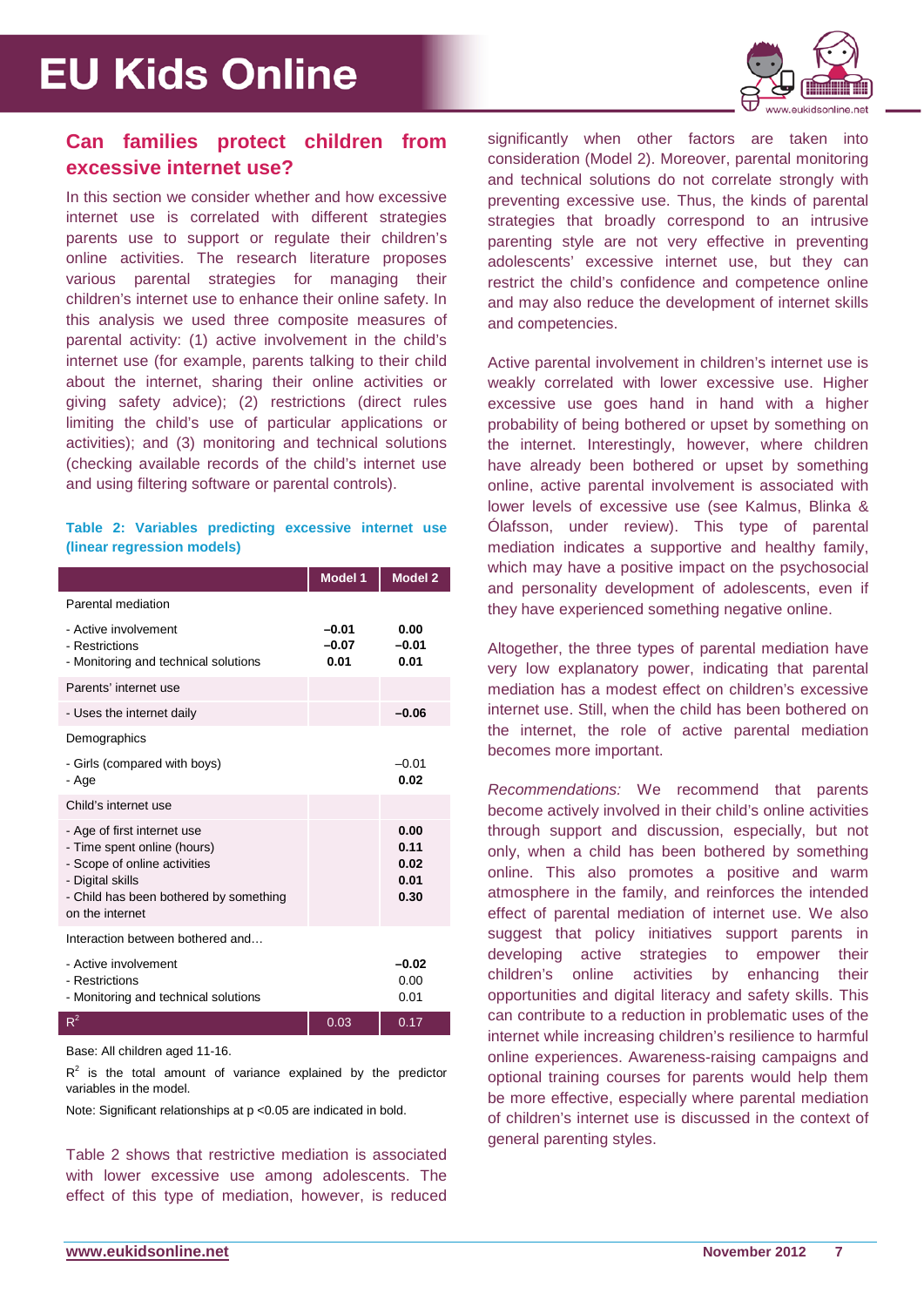

### **Conclusion**

While a number of children said that they had experienced one or more of the five component behaviours of excessive internet use, few had experienced all of these. It is worth remembering that the EU Kids Online data indicate that few children, about 1%, are at risk of pathological levels of excessive internet use. It is also the case that children that did identify themselves as having experienced all five component behaviours also indicated that they faced a range of psychological and emotional challenges which had an impact on both their online and offline behaviours.

Although the analysis has been used to understand better the nature, causes and potential remedies for excessive (and problematic) internet use as defined in this report, parents and children may still disagree over whether their use is excessive, in the sense of whether the child uses the internet 'too much'. While the amount of time a child spends on the internet may be a source of conflict between the child and his or her parents, such conflicts are often a more general feature of life with a teenager and may reflect wider negotiations around responsibility, power and freedom. What is considered 'excessive use' in one family might be accepted as normal in another, and children are very sensitive to these comparisons. The friction triggered by the child's arguments and protests around what is normal and what is excessive internet use might reflect that child's understanding of the relative access the child has compared to that which is allowed to peers, rather than an underlying addiction to online activity. It is therefore important to focus on the outcomes of use rather than the use itself when discussing excessive use. When these outcomes are negative, especially when internet use conflicts strongly with other aspects of life, concerned parents and teachers should try to get to the underlying (offline and online) causes of this harm. Serious cases may need to involve specialist help, such as that provided by clinical psychologists, and school psychologists or counsellors.

### **References**

Blinka, L. & Smahel, D. (2012) 'Predictors of adolescents' excessive Internet use: A comparison across European countries', *Proceedings of the 15th European Conference on Developmental Psychology (pp. 337–342*). Bologna, Italy: **Mediamond Mediamond** 

(www.cyberpsychology.eu/team/storage/2012-Blinkaredictors\_of\_Adolescents\_Excessive\_Internet\_Use.pdf). Block, J.J. (2008) 'Issues for DSM-V: internet addiction', *American Journal of Psychiatry*, vol 165, pp. 306–307.

Griffiths, M. (2000) 'Does Internet and computer "addiction" exist? Some case study evidence', *CyberPsychology & Behavior*, vol 3, no 2, pp. 211–218.

Helsper, E.J. (2012) 'A corresponding fields model of the links between social and digital exclusion', *Communication Theory*, vol 22, no 4.

Kalmus, V., Blinka, L. & Ólafsson, K. (under review) 'Does it matter what mama says: Evaluating the role of parental mediation in European adolescents' excessive internet use.'

Ko, C.-H., Yen, J.-Y., Chen, C.-C., Chen, S.-H., Wu, K. & Yen, C.-F. (2006) 'Tridimensional personality of adolescents with internet addiction and substance use experience', *The Canadian Journal of Psychiatry*, vol 51, no 14, pp. 887–894.

Mehroof, M. & Griffiths, M.D. (2010) 'Online gaming addiction: The role of sensation seeking, self-control, neuroticism, aggression, state anxiety and trait anxiety', *Cyberpsychology, Behavior, and Social Networking*, vol 13, no 3, pp. 313–316.

Smahel, D. & Blinka, L. (2012) 'Excessive Internet use among European children', in S. Livingstone, L. Haddon and A. Görzig (eds) *Children, risk and safety online: Research and policy challenges in comparative perspective*, Bristol: The Policy Press, pp. 191–203.

Young, K.S. & de Abreu, C.N. (eds) (2011) *Internet addiction: A handbook and guide to evaluation and treatment*, Hoboken, NJ: John Wiley & Sons, Inc.

Widyanto, L. & Griffiths, M. (2006) 'Internet addiction: A critical review', *International Journal of Mental Health & Addiction*, vol 4, no 1, pp. 31–51.

Wood, R.T.A. (2008) 'Problems with the concept of video game addiction: Some case study examples', *International Journal of Mental Health & Addiction*, vol 6, pp. 169–178.

### **Country key**

Austria (AT), Belgium (BE), Bulgaria (BG), Cyprus (CY) the Czech Republic (CZ), Denmark (DK), Estonia (EE), Finland (FI), France (FR), Germany (DE), Greece (EL), Hungary (HU), Ireland (IE), Italy (IT), Lithuania (LT), the Netherlands (NL), Norway (NO), Poland (PL), Portugal (PT), Romania (RO), Slovenia (SI), Spain (ES), Sweden (SE), Turkey (TR), the United Kingdom (UK).